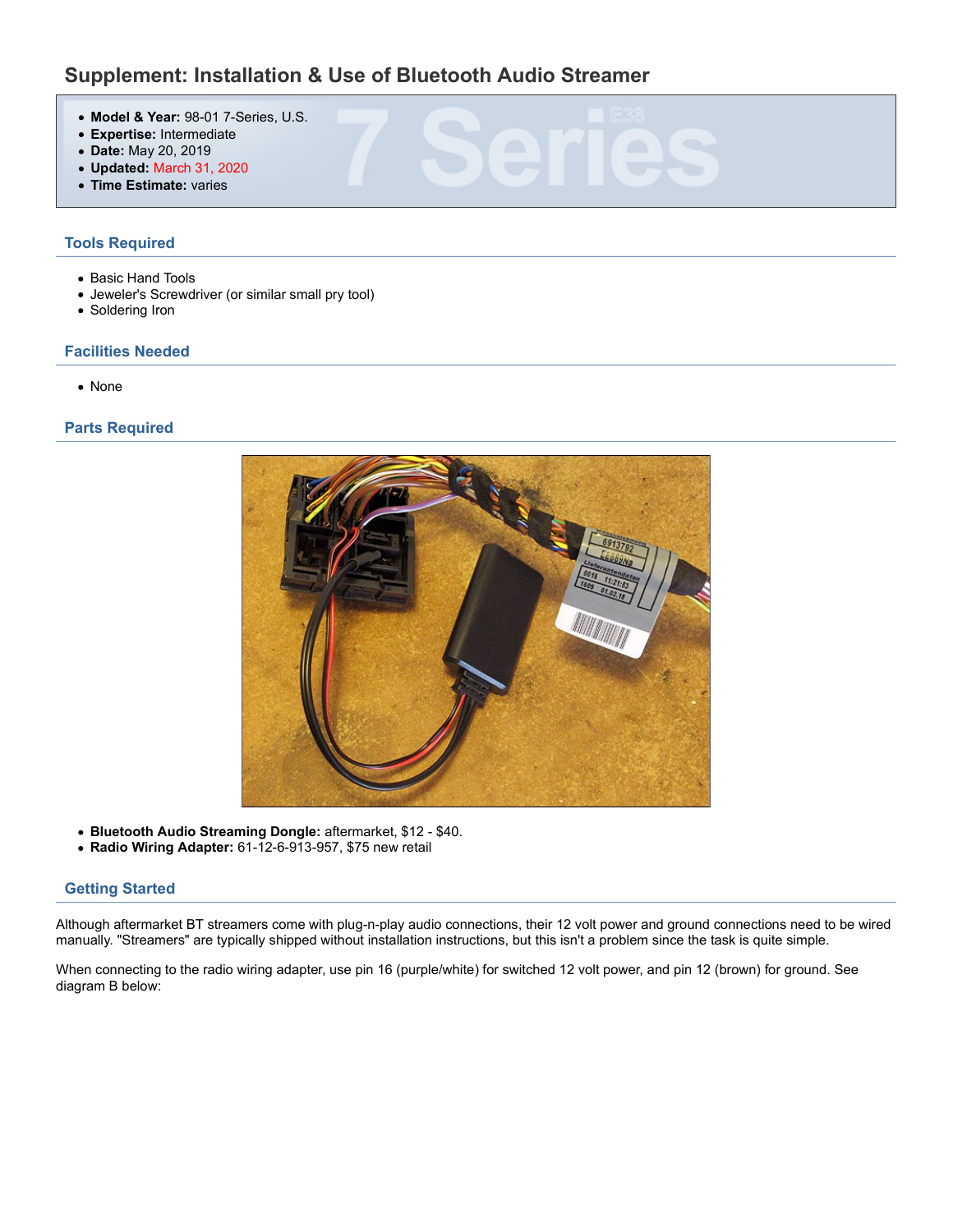

The use of tap-in squeeze connectors is not recommended because of the different wire gauge (thickness) between the streamer's wires and radio wires. Instead, solder-contact the wires to the terminals.

#### Procedure



1) Using a jeweler's screwdriver or similar, pry up the blue retainer tab from the harness connector (image panel A below).

2) Depress terminal retainer tab and push terminal pin out of harness (panel B & C). Terminal tab detail shown in panel C inset.

3) Solder power/ground wires to approprite terminals. Don't apply too much solder (may create blockage). See image below.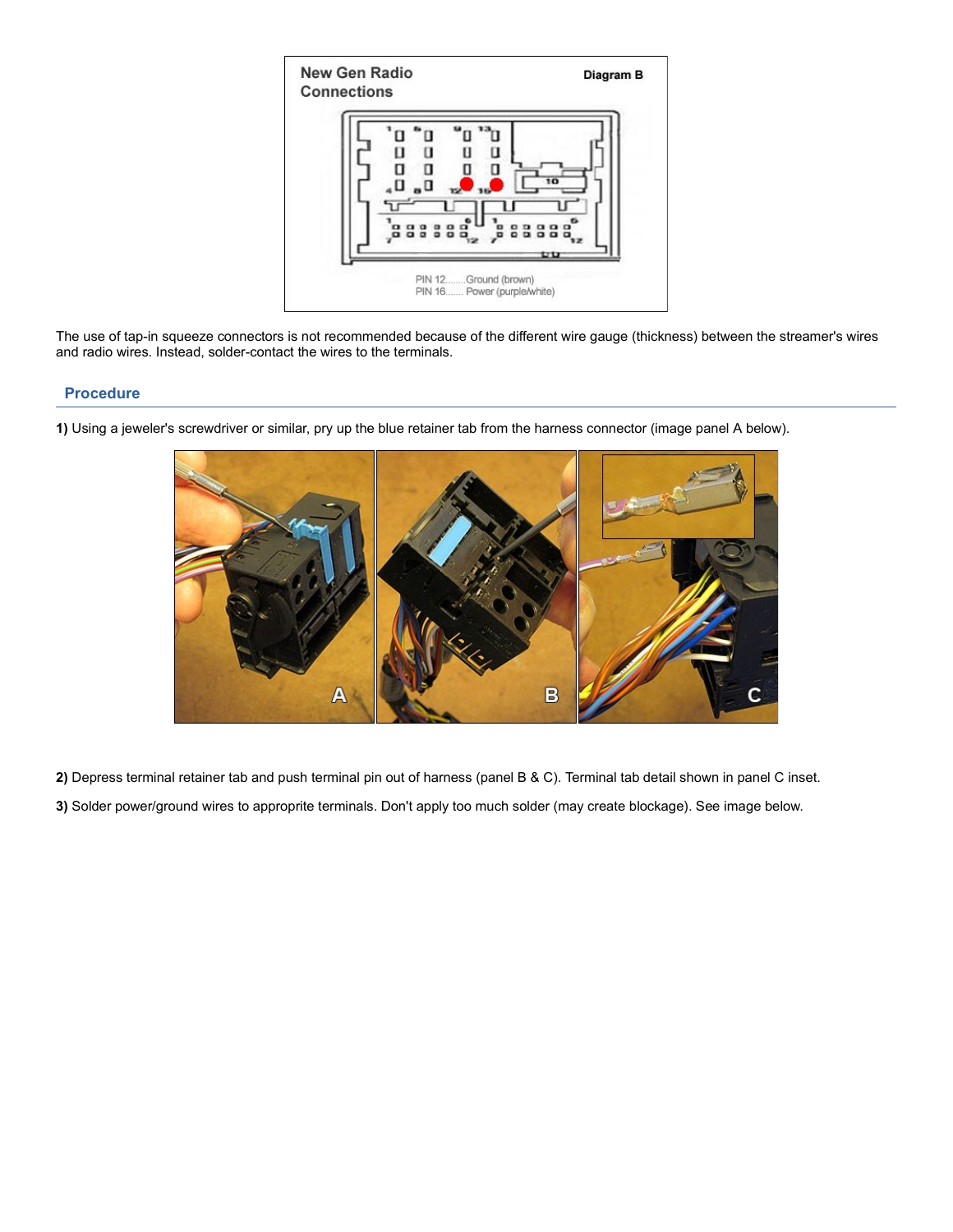

4) Re-assemble wiring adapter in reverse order (don't forget blue tab!).

#### Securing the Streamer

After BM53 radio installtion, the streamer dongle will be....well, dangling. And since the wire length supplied by these streamers is quite short, it will have to be secured onto the nearest flat surface. The top of the nearby video bracket makes an ideal mounting location. See image below:



Using a wire tie or similar wrap, secure streamer "puck" to the top of video bracket as shown below: